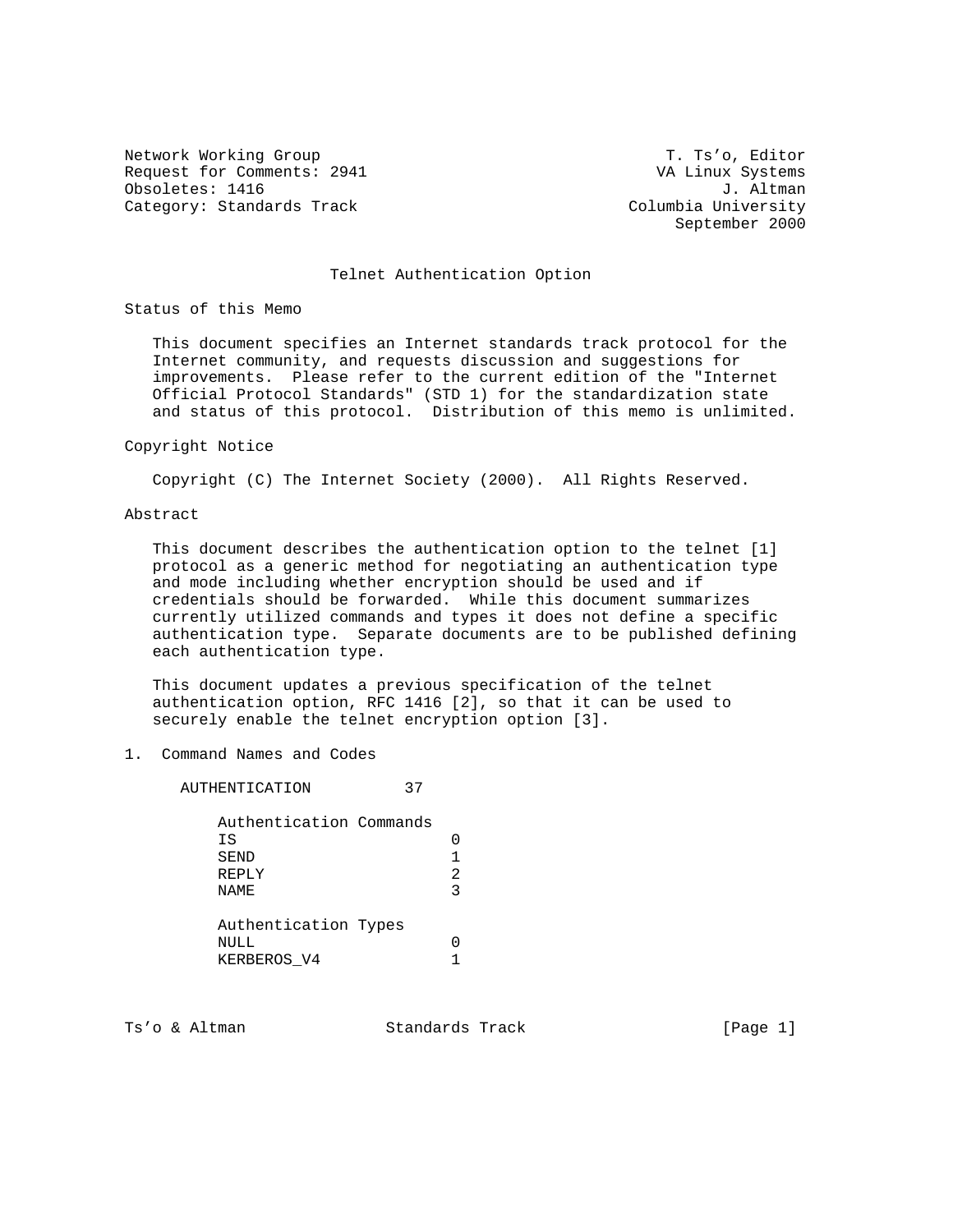| KERBEROS V5             | 2  |
|-------------------------|----|
| SPX*                    | 3  |
| MINK*                   | 4  |
| SRP                     | 5  |
| RSA*[also used by SRA*] | 6  |
| SSL*                    |    |
| [unassigned]            | 8  |
| [unassigned]            | 9  |
| LOKI*                   | 10 |
| $SSA*$                  | 11 |
| KEA SJ                  | 12 |
| KEA SJ INTEG            | 13 |
| DSS                     | 14 |
| NTLM*                   | 15 |
|                         |    |

 Authentication types followed by (\*) were never submitted to the IETF for consideration as an Internet standard.

 Following historical practice, future authentication type numbers and authentication modifiers will be assigned by the IANA under a First Come First Served policy as outlined by RFC 2434 [4]. Despite the fact that authentication type numbers are allocated out of an 8-bit number space (as are most values in the telnet specification) it is not anticipated that the number space is or will become in danger of being exhausted. However, if this should become an issue, when over 50% of the number space becomes allocated, the IANA shall refer allocation requests to either the IESG or a designated expert for approval. IANA is instructed not to issue new suboption values without submission of documentation of their use.

| Modifiers              |                |
|------------------------|----------------|
| AUTH WHO MASK<br>1     |                |
| AUTH CLIENT TO SERVER  | 0              |
| AUTH SERVER_TO_CLIENT  | 1              |
| 2<br>AUTH HOW MASK     |                |
| AUTH_HOW_ONE_WAY       | 0              |
| AUTH HOW MUTUAL        | $\mathfrak{D}$ |
| 20<br>ENCRYPT MASK     |                |
| ENCRYPT OFF            | O              |
| ENCRYPT USING TELOPT   | 4              |
| ENCRYPT AFTER EXCHANGE | 16             |
| ENCRYPT RESERVED       | 20             |
|                        |                |
| 8<br>INI CRED FWD MASK |                |
| INI CRED FWD OFF       |                |

Ts'o & Altman Standards Track [Page 2]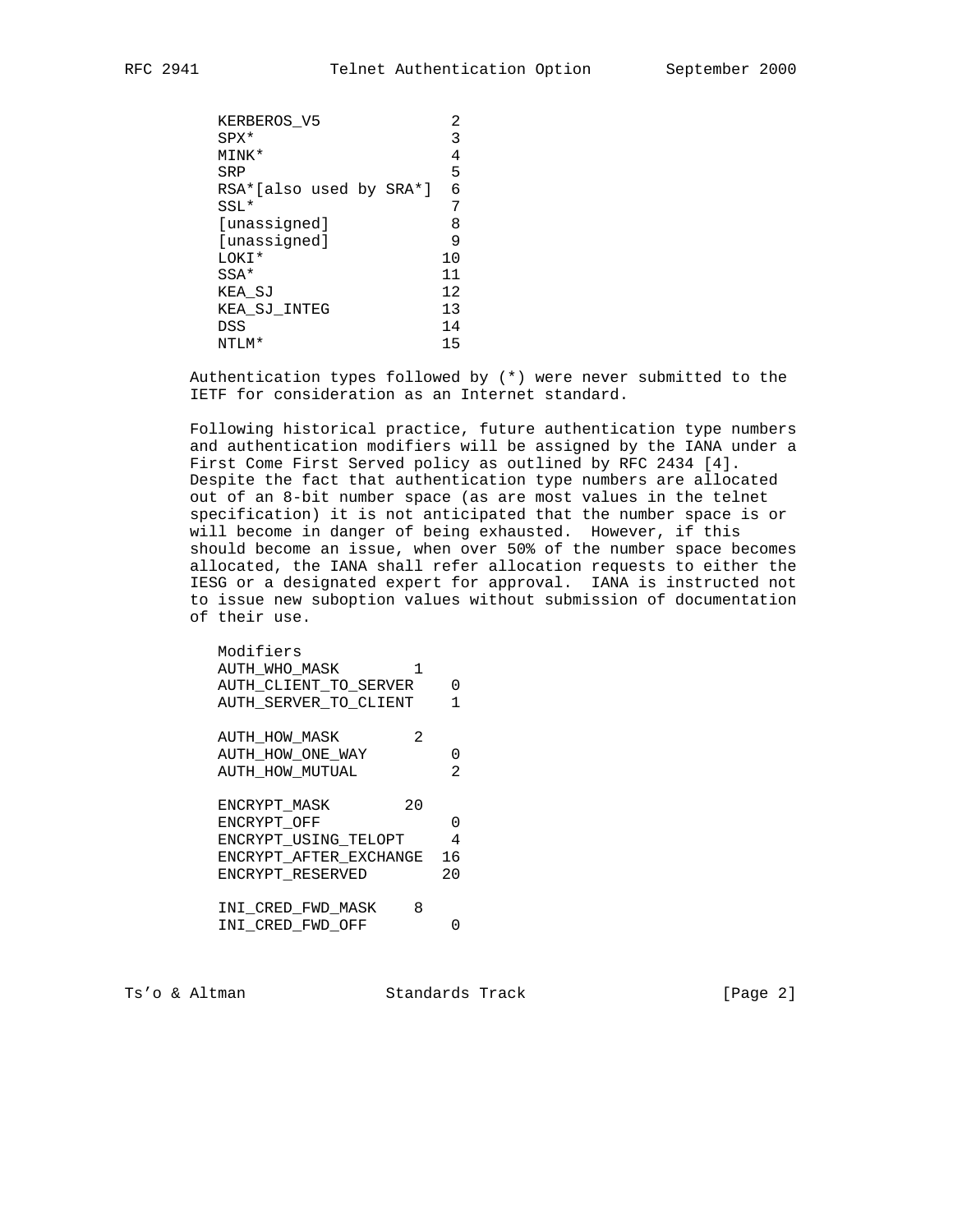INI\_CRED\_FWD\_ON 8

2. Command Meanings

 This document makes reference to a "server" and a "client". For the purposes of this document, the "server" is the side of the connection that performed the passive TCP open (TCP LISTEN state), and the "client" is the side of the connection that did the active open.

#### IAC WILL AUTHENTICATION

 The client side of the connection sends this command to indicate that it is willing to send and receive authentication information.

#### IAC DO AUTHENTICATION

 The servers side of the connection sends this command to indicate that it is willing to send and receive authentication information.

#### IAC WONT AUTHENTICATION

 The client side of the connection sends this command to indicate that it refuses to send or receive authentication information; the server side must send this command if it receives a DO AUTHENTICATION command.

### IAC DONT AUTHENTICATION

 The server side of the connection sends this command to indicate that it refuses to send or receive authentication information; the client side must send this command if it receives a WILL AUTHENTICATION command.

# IAC SB AUTHENTICATION SEND authentication-type-pair-list IAC SE

 The sender of this command (the server) requests that the remote side send authentication information for one of the authentication types listed in "authentication-type-pair-list". The "authentication-type-pair-list" is an ordered list of "authentication-type" pairs. Only the server side (DO AUTHENTICATION) is allowed to send this.

IAC SB AUTHENTICATION IS authentication-type-pair <auth data> IAC SE

 The sender of this command (the client) is sending the authentication information for authentication type "authentication-type-pair". Only the client side (WILL AUTHENTICATION) is allowed to send this.

Ts'o & Altman Standards Track [Page 3]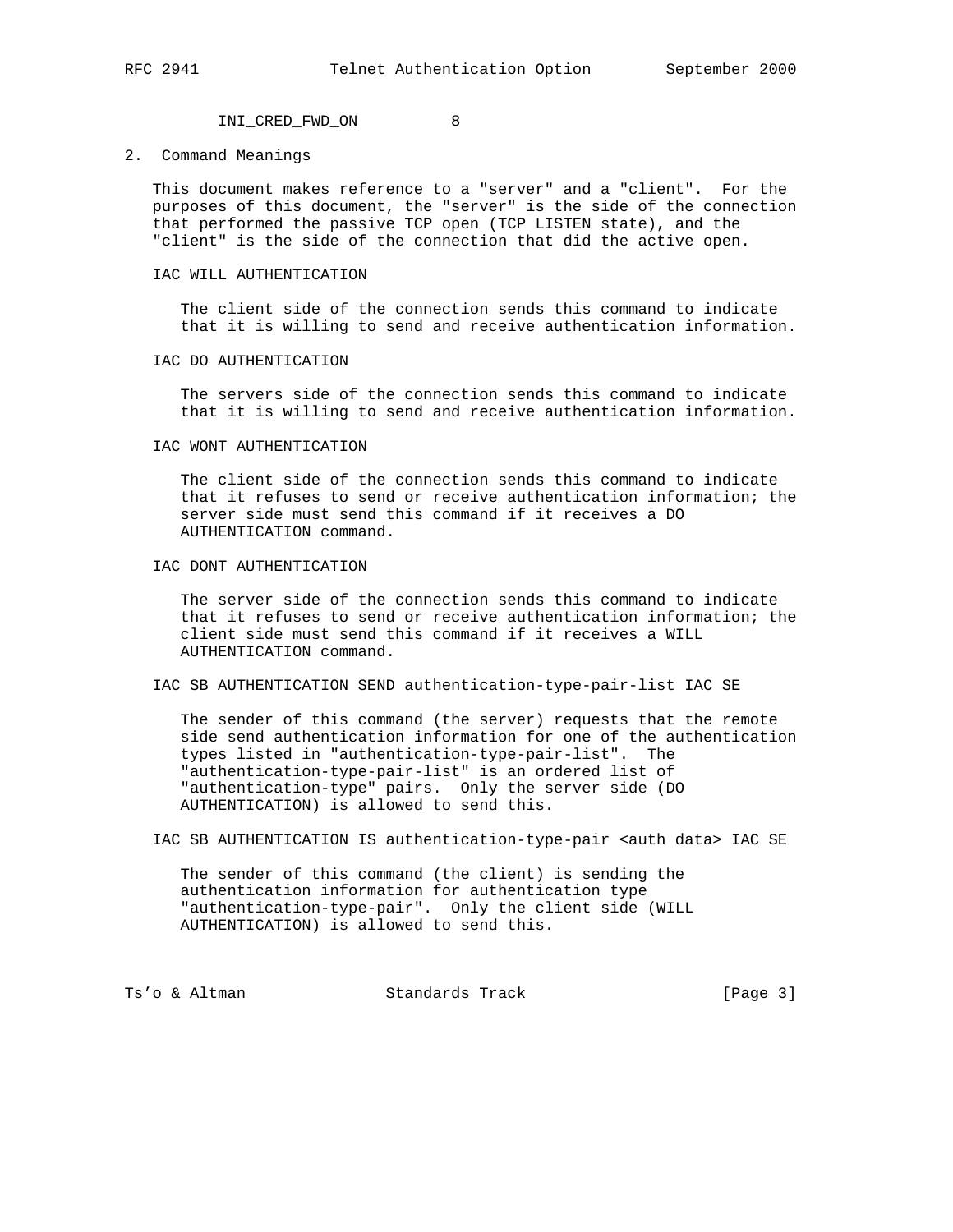IAC SB AUTHENTICATION REPLY authentication-type-pair <auth data> IAC SE

 The sender of this command (the server) is sending a reply to the the authentication information received in a previous IS command. Only the server side (DO AUTHENTICATION) is allowed to send this.

IAC SB AUTHENTICATION NAME remote-user IAC SE

 This optional command is sent to specify the account name on the remote host that the user wishes to be authorized to use. Note that authentication may succeed, and the authorization to use a particular account may still fail. Some authentication mechanisms may ignore this command.

 The "authentication-type-pair" is two octets, the first is the authentication type, and the second is a modifier to the type. The authentication type may or may not include built-in encryption. For instance, when the Kerberos 4 authentication type is negotiated encryption must be negotiated with the telnet ENCRYPT option. However, the SSL and KEA\_SJ authentication types provide an encrypted channel as part of a successful telnet AUTH option negotiation.

 There are currently five one bit fields defined in the modifier. The first two of these bits are processed as a pair, the AUTH\_WHO\_MASK bit and the AUTH\_HOW\_MASK bit. There are four possible combinations of these two bits:

 AUTH\_CLIENT\_TO\_SERVER AUTH\_HOW\_ONE\_WAY

> The client will send authentication information about the local user to the server. If the negotiation is successful, the server will have authenticated the user on the client side of the connection.

 AUTH\_SERVER\_TO\_CLIENT AUTH\_HOW\_ONE\_WAY

> The server will authenticate itself to the client. If the negotiation is successful, the client will know that it is connected to the server that it wants to be connected to.

 AUTH\_CLIENT\_TO\_SERVER AUTH\_HOW\_MUTUAL

> The client will send authentication information about the local user to the server, and then the server will authenticate

Ts'o & Altman Standards Track [Page 4]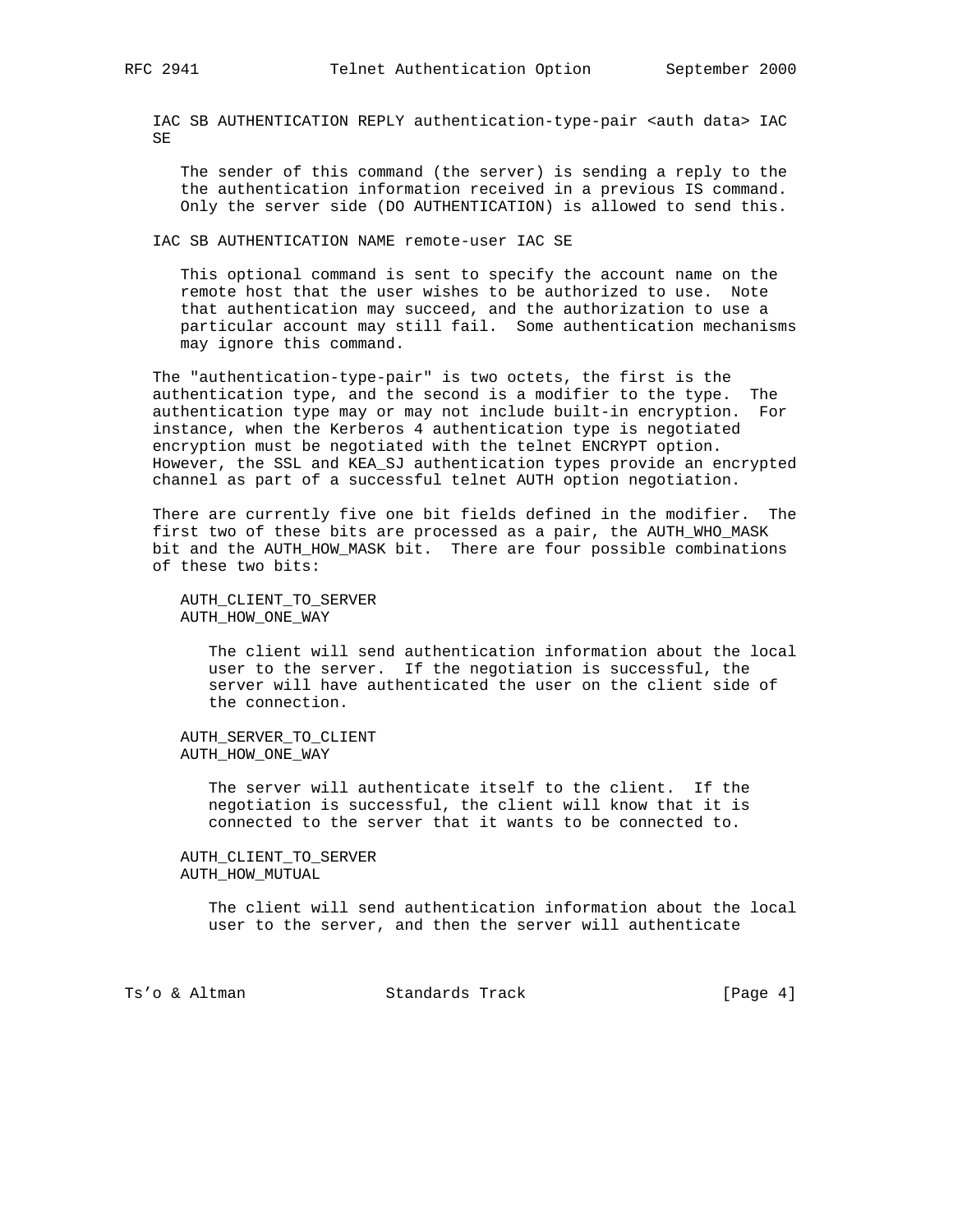itself to the client. If the negotiation is successful, the server will have authenticated the user on the client side of the connection, and the client will know that it is connected to the server that it wants to be connected to.

# AUTH\_SERVER\_TO\_CLIENT AUTH\_HOW\_MUTUAL

 The server will authenticate itself to the client, and then the client will authenticate itself to the server. If the negotiation is successful, the client will know that it is connected to the server that it wants to be connected to, and the server will know that the client is who it claims to be.

 The third and fifth bits in the modifier are the ENCRYPT\_MASK bits. These bits are used to determine if and how encryption should be enabled. Of the four possible combinations only three are currently defined:

#### ENCRYPT\_OFF

 Encryption will not be used for this session. TELOPT ENCRYPT SHOULD NOT be negotiated. This mode MUST be used with all AUTH types that do not provide a shared secret to be used as a session key.

## ENCRYPT\_USING\_TELOPT

 Encryption will be negotiated via the use of TELOPT ENCRYPT. Immediately after authentication has completed TELOPT ENCRYPT MUST be negotiated in both directions. This is required to occur before credentials forwarding; other telnet options are negotiated; or any user data is transmitted. A failure to successfully negotiate TELOPT ENCRYPT in either direction MUST result in immediate session termination.

## ENCRYPT\_AFTER\_EXCHANGE

 Encryption will be activated in both directions immediately after the successful exchange of the shared secret to be used as the session key. The encryption algorithm to be used MUST be implied by the AUTH type.

 The fourth bit field in the modifier is the INI\_CRED\_FWD\_MASK bit. This bit is either set to INI\_CRED\_FWD\_ON or INI\_CRED\_FWD\_OFF. This bit is set by the client to advise the server to expect forwarded credentials from the client.

Ts'o & Altman Standards Track [Page 5]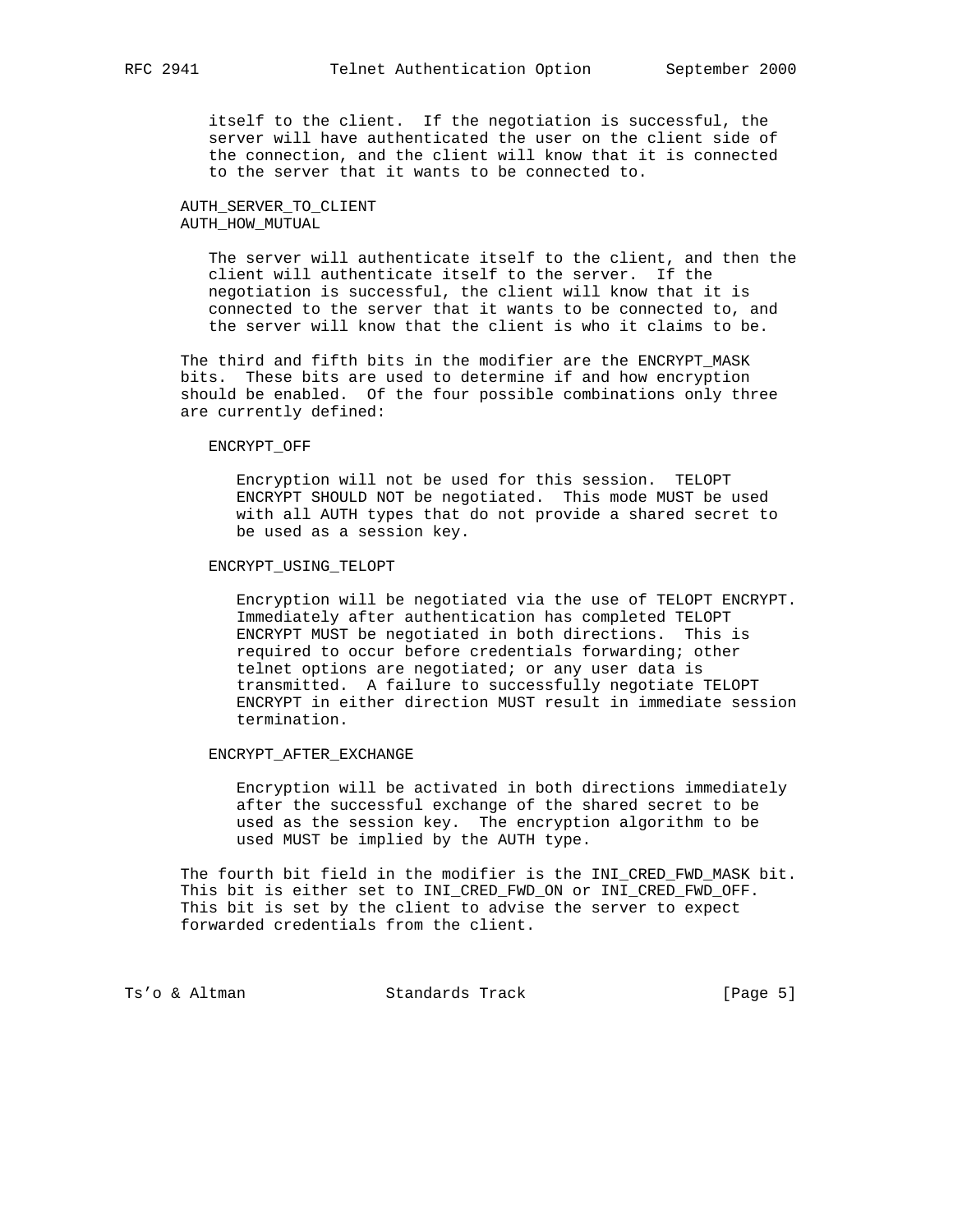#### INI\_CRED\_FWD\_OFF

 The client will not be forwarding credentials to the server. This mode must be used if the selected authentication method does not support credentials forwarding.

INI\_CRED\_FWD\_ON

 Once authentication, and perhaps encryption, completes, the client will immediately forward authentication credentials to the server.

 The motivation for this advisory bit is that the server may wish to wait until the forwarded credentials have been sent before starting any operating system specific login procedures which may depend on these credentials. Note that credentials forwarding may not be supported by all authentication mechanisms. It is a protocol error to set this bit if the underlying authentication mechanism does not support credentials forwarding.

 Credentials forwarding MUST NOT be performed if AUTH CLIENT TO SERVER AUTH HOW ONE WAY was used since the identity of the server can not be assured. Credentials SHOULD NOT be forwarded if the telnet connection is not protected using some encryption or integrity protection services.

 Note that older implementations of the telnet authentication option will not understand the ENCRYPT\_MASK and INI\_CRED\_FWD\_MASK bits. Hence an implementation wishing to offer these bits should offer authentication type pairs with these bits both set and not set if backwards compatibility is required.

3. Default Specification

The default specification for this option is

WONT AUTHENTICATION DONT AUTHENTICATION

meaning there will not be any exchange of authentication information.

4. Motivation

 One of the deficiencies of the Telnet protocol is that in order to log into remote systems, users have to type their passwords, which are passed in clear text through the network. If the connections go through untrusted networks, there is the possibility that passwords will be compromised by someone watching the packets while in transit.

Ts'o & Altman Standards Track [Page 6]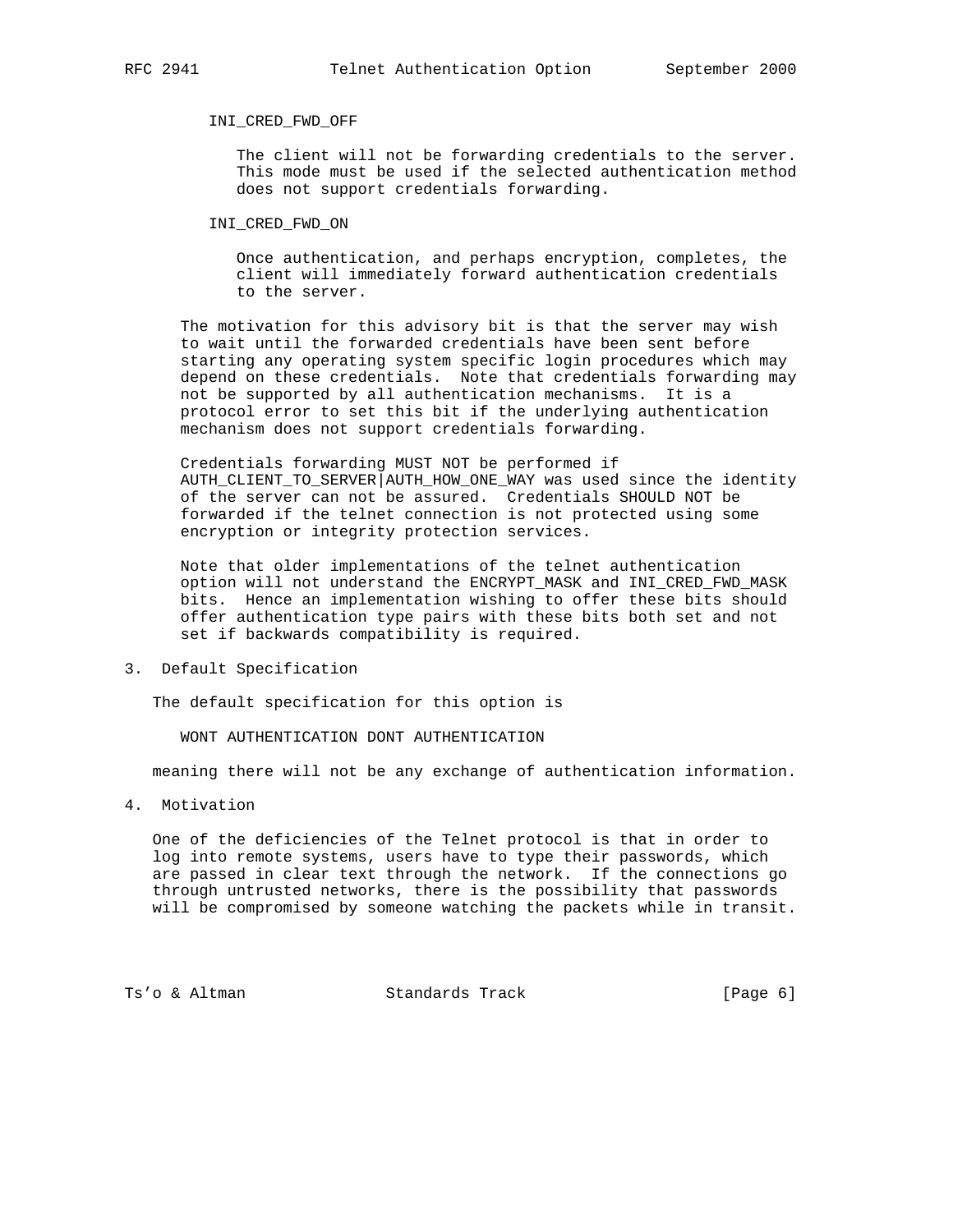The purpose of the AUTHENTICATION option is to provide a framework for the passing of authentication information through the TELNET session, and a mechanism to enable encryption of the data stream as a side effect of successful authentication or via subsequent use of the telnet ENCRYPT option. This means that: 1) the users password will not be sent in clear text across the network, 2) if the front end telnet process has the appropriate authentication information, it can automatically send the information, and the user will not have to type any password. 3) once authentication has succeeded, the data stream can be encrypted to provide protection against active attacks.

 It is intended that the AUTHENTICATION option be general enough that it can be used to pass information for any authentication and encryption system.

5. Security Implications

 The ability to negotiate a common authentication mechanism between client and server is a feature of the authentication option that should be used with caution. When the negotiation is performed, no authentication has yet occurred. Therefore each system has no way of knowing whether or not it is talking to the system it intends. An intruder could attempt to negotiate the use of an authentication system which is either weak, or already compromised by the intruder.

 If the authentication type requires that encryption be enabled as a separate optional negotiation (the ENCRYPT option), it will provide a window of vulnerability from when the authentication completes, up to and including the negotiation to turn on encryption by an active attacker. An active attack is one where the underlying TCP stream can be modified or taken over by the active attacker. If the server only offers authentication type pairs that include the ENCRYPT\_USING\_TELOPT set in the ENCRYPT\_MASK field, this will avoid the window of vulnerability, since both parties will agree that telnet ENCRYPT option must be successfully negotiated immediately following the successful completion of telnet AUTH.

 Other authentication types link the enabling of encryption as a side effect of successful authentication. This will also provide protection against the active attacker. The ENCRYPT\_AFTER\_EXCHANGE bit allows these authentication types to negotiate encryption so that it can be made optional.

 Another opportunity for active attacks is presented when encryption may be turned on and off without re-authentication. Once encryption is disabled, an attacker may hijack the telnet stream, and interfere with attempts to restart encryption. Therefore, a client SHOULD NOT

Ts'o & Altman Standards Track [Page 7]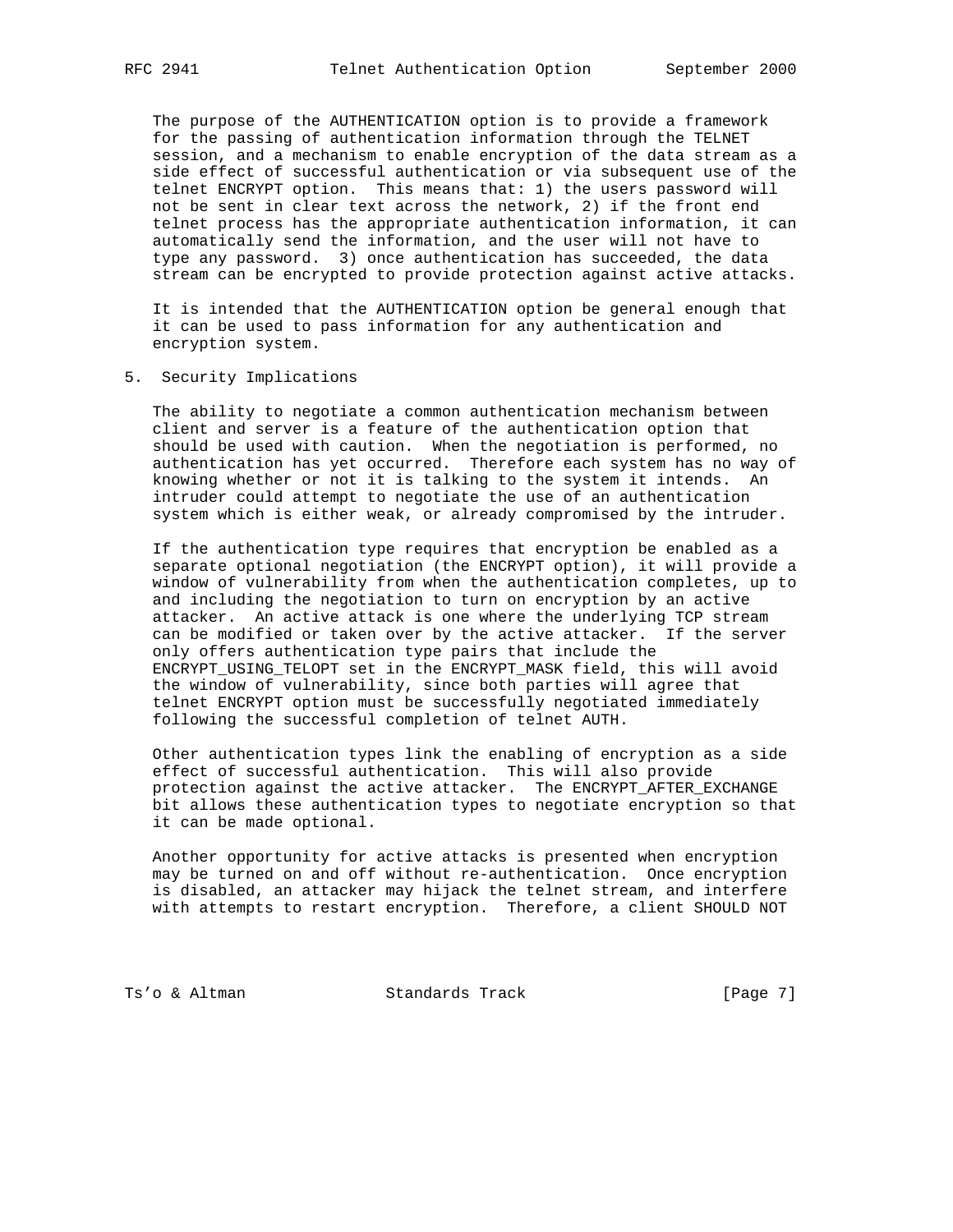support the ability to turn off encryption. Once encryption is disabled, if an attempt to re-enable encryption fails, the client MUST terminate the telnet connection.

 It is important that in both cases the authentication type pair be integrity protected at the end of the authentication exchange. This must be specified for each authentication type to ensure that the result of the telnet authentication option negotiation is agreed to by both the client and the server. Some authentication type suboptions may wish to include all of the telnet authentication negotiation exchanges in the integrity checksum, to fully protect the entire exchange.

 Each side MUST verify the consistency of the auth-type-pairs in each message received. Any variation in the auth-type-pair MUST be treated as a fatal protocol error.

# 6. Implementation Rules

 WILL and DO are used only at the beginning of the connection to obtain and grant permission for future negotiations.

 The authentication is only negotiated in one direction; the server must send the "DO", and the client must send the "WILL". This restriction is due to the nature of authentication; there are three possible cases; server authenticates client, client authenticates server, and server and client authenticate each other. By only negotiating the option in one direction, and then determining which of the three cases is being used via the suboption, potential ambiguity is removed. If the server receives a "DO", it must respond with a "WONT". If the client receives a "WILL", it must respond with a "DONT".

 Once the two hosts have exchanged a DO and a WILL, the server is free to request authentication information. In the request, a list of supported authentication types is sent. Only the server may send requests ("IAC SB AUTHENTICATION SEND authentication-type-pair-list IAC SE"). Only the client may transmit authentication information via the "IAC SB AUTHENTICATION IS authentication-type ... IAC SE" command. Only the server may send replies ("IAC SB AUTHENTICATION REPLY authentication-type ... IAC SE"). As many IS and REPLY suboptions may be exchanged as are needed for the particular authentication scheme chosen.

 If the client does not support any of the authentication types listed in the authentication-type-pair-list, a type of NULL should be used to indicate this in the IS reply. Note that if the client responds with a type of NULL, the server may choose to close the connection.

Ts'o & Altman Standards Track (Page 8)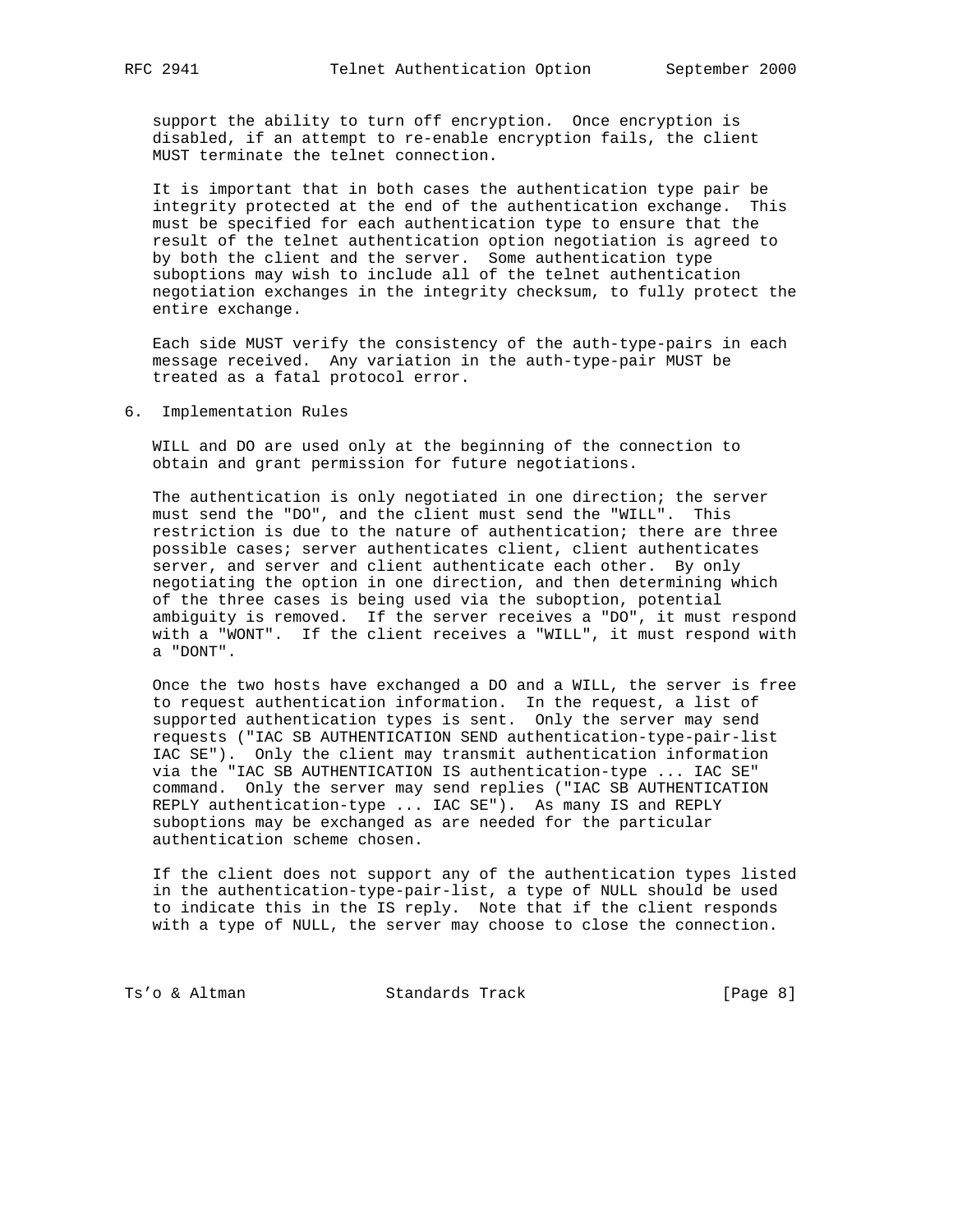When the server has concluded that authentication cannot be negotiated with the client it should send IAC DONT AUTH to the client.

 The order of the authentication types MUST be ordered to indicate a preference for different authentication types, the first type being the most preferred, and the last type the least preferred.

 As long as the server is WILL AUTH it may request authentication information at any time. This is done by sending a new list of supported authentication types. Requesting authentication information may be done as a way of verifying the validity of the client's credentials after an extended period of time or to negotiate a new session key for use during encryption.

## 7. User Interface

 Normally protocol specifications do not address user interface specifications. However, due to the fact that the user will probably want to be able to configure the authentication and encryption and know whether or not the negotiations succeeded, some guidance needs to be given to implementors to provide some minimum level of user control.

 The user MUST be able to specify whether or not authentication is to be used, and whether or not encryption is to used if the authentication succeeds. There SHOULD be at least four settings, REQUIRE, PROMPT, WARN and DISABLE. Setting the authentication switch to REQUIRE means that if the authentication fails, then an appropriate error message must be displayed and the TELNET connection must be terminated. Setting the authentication switch to PROMPT means that if the authentication fails, then an appropriate error message must be displayed and the user must be prompted for confirmation before continuing the TELNET session. Setting the authentication switch to WARN means that if the authentication fails, then an appropriate error message must be displayed before continuing the TELNET session. Setting the authentication switch to DISABLE means that authentication will not be attempted. The encryption switch SHOULD have the same settings as the authentication switch; however its settings are only used when authentication succeeds. The default setting for both switches should be WARN. Both of these switches may be implemented as a single switch, though having them separate gives more control to the user.

Ts'o & Altman Standards Track [Page 9]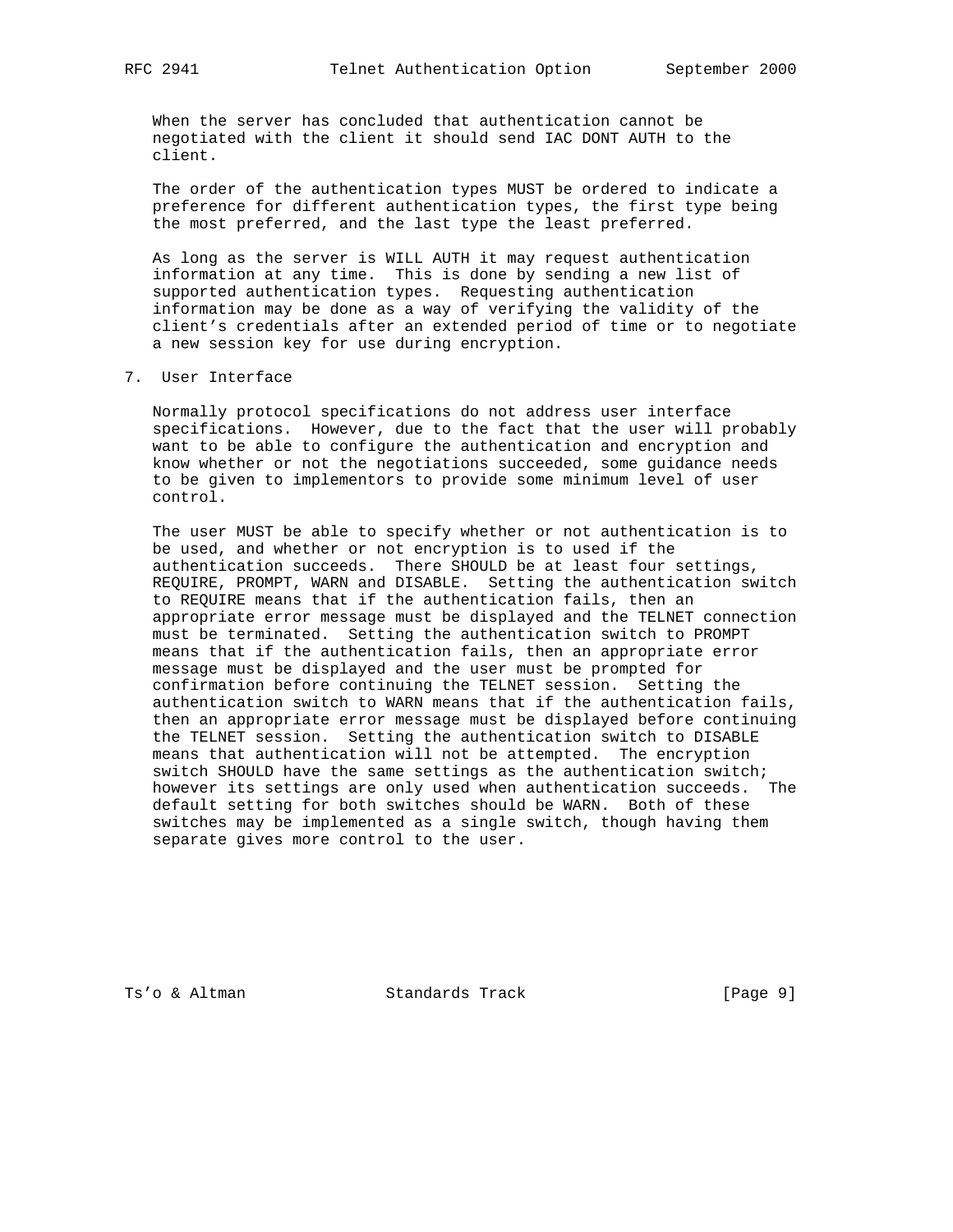8. Example The following is an example of use of the option: Client Server IAC DO AUTHENTICATION IAC WILL AUTHENTICATION [ The server is now free to request authentication information. ] IAC SB AUTHENTICATION SEND KERBEROS\_V4 CLIENT|MUTUAL KERBEROS\_V4 CLIENT|ONE\_WAY IAC SE [ The server has requested mutual Kerberos authentication, but is willing to do just one-way Kerberos authentication. The client will now respond with the name of the user that it wants to log in as, and the Kerberos ticket. ] IAC SB AUTHENTICATION NAME "joe" IAC SE IAC SB AUTHENTICATION IS KERBEROS\_V4 CLIENT|MUTUAL AUTH 4 7 1 67 82 65 89 46 67 7 9 77 0 48 24 49 244 109 240 50 208 43 35 25 116 104 44 167 21 201 224 229 145 20 2 244 213 220 33 134 148 4 251 249 233 229 152 77 2 109 130 231 33 146 190 248 1 9 31 95 94 15 120 224 0 225 76 205 70 136 245 190 199 147 155 13 IAC SE [ The server responds with an ACCEPT command to state that the authentication was successful. ] IAC SB AUTHENTICATION REPLY KERBEROS\_V4 CLIENT|MUTUAL ACCEPT IAC SE [ Next, the client sends across a CHALLENGE to verify that it is really talking to the right server. ] IAC SB AUTHENTICATION IS KERBEROS\_V4 CLIENT|MUTUAL CHALLENGE xx xx xx xx xx xx xx xx IAC SE [ Lastly, the server sends across a RESPONSE to prove that it really is the right server. IAC SB AUTHENTICATION REPLY KERBEROS\_V4 CLIENT|MUTUAL RESPONSE yy yy yy yy yy yy yy yy IAC SE

Ts'o & Altman  $\sim$  Standards Track [Page 10]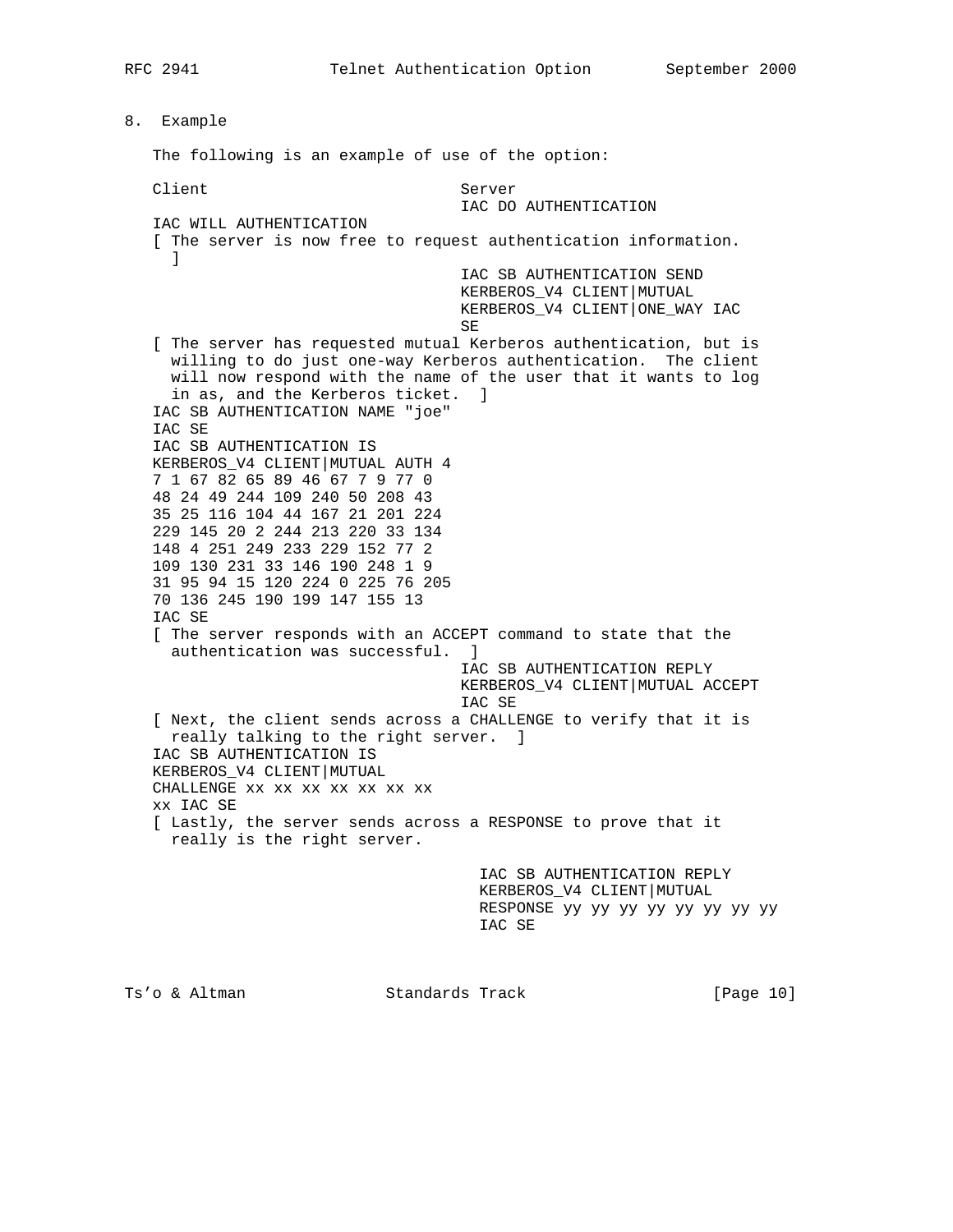The following is an example of use of the option with encryption negotiated via telnet ENCRYPT: Client Server IAC DO AUTHENTICATION IAC WILL AUTHENTICATION [ The server is now free to request authentication information. ] IAC SB AUTHENTICATION SEND KERBEROS\_V4 CLIENT|MUTUAL|ENCRYPT\_USING\_TELOPT KERBEROS\_V4 CLIENT|ONE\_WAY IAC SE [ The server has requested mutual Kerberos authentication, but is willing to do just one-way Kerberos authentication. In both cases it is willing to encrypt the data stream. The client will now respond with the name of the user that it wants to log in as, and the Kerberos ticket. ] IAC SB AUTHENTICATION NAME "joe" IAC SE IAC SB AUTHENTICATION IS KERBEROS\_V4 CLIENT|MUTUAL|ENCRYPT\_USING\_TELOPT AUTH 4 7 1 67 82 65 89 46 67 7 9 77 0 48 24 49 244 109 240 50 208 43 35 25 116 104 44 167 21 201 224 229 145 20 2 244 213 220 33 134 148 4 251 249 233 229 152 77 2 109 130 231 33 146 190 248 1 9 31 95 94 15 120 224 0 225 76 205 70 136 245 190 199 147 155 13 IAC SE [ The server responds with an ACCEPT command to state that the authentication was successful. ] IAC SB AUTHENTICATION REPLY KERBEROS\_V4 CLIENT|MUTUAL|ENCRYPT\_USING\_TELOPT ACCEPT IAC SE [ Next, the client sends across a CHALLENGE to verify that it is really talking to the right server. ] IAC SB AUTHENTICATION IS KERBEROS\_V4 CLIENT|MUTUAL|ENCRYPT\_USING\_TELOPT

Ts'o & Altman Standards Track [Page 11]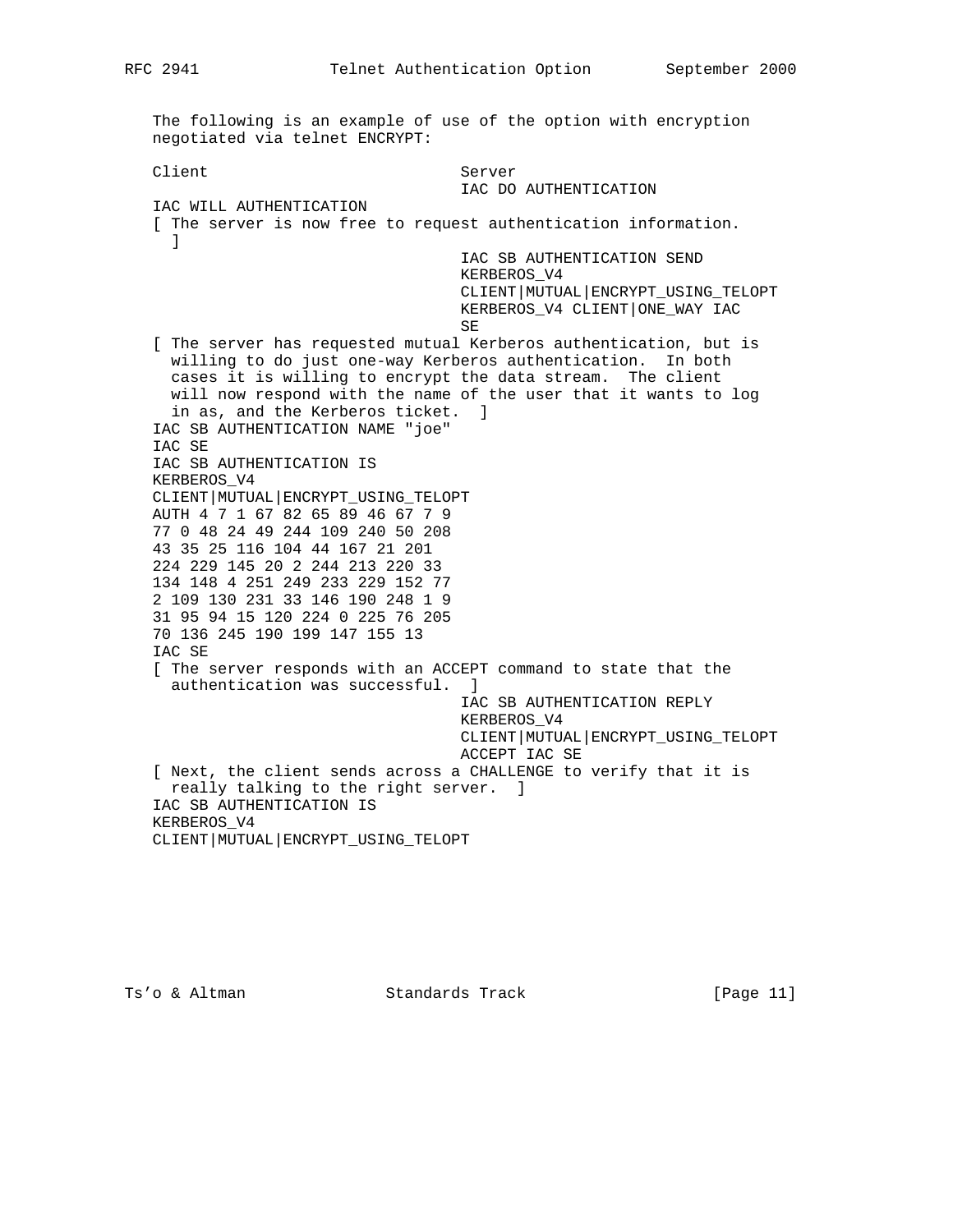CHALLENGE xx xx xx xx xx xx xx xx IAC SE [ The server sends across a RESPONSE to prove that it really is the right server. ] IAC SB AUTHENTICATION REPLY KERBEROS\_V4 CLIENT|MUTUAL|ENCRYPT\_USING\_TELOPT RESPONSE yy yy yy yy yy yy yy yy IAC SE [ At this point, the client and server begin to negotiate the telnet ENCRYPT option in each direction for a secure channel. If the option fails in either direction for any reason the connection must be immediately terminated. ] The following is an example of use of the option with integrated encryption: Client Server IAC DO AUTHENTICATION IAC WILL AUTHENTICATION [ The server is now free to request authentication information. ] IAC SB AUTHENTICATION SEND KEA\_SJ CLIENT|MUTUAL|ENCRYPT\_AFTER\_EXCHANGE IAC SE [ The server has requested mutual KEA authentication with SKIPJACK encryption. The client will now respond with the name of the user that it wants to log in as and the KEA cert. ] IAC SB AUTHENTICATION NAME "joe" IAC SE IAC SB AUTHENTICATION IS KEA\_SJ CLIENT|MUTUAL|ENCRYPT\_AFTER\_EXCHANGE '1' CertA||Ra IAC SE [ The server responds with its KEA Cert. ] IAC SB AUTHENTICATION REPLY KEA\_SJ CLIENT|MUTUAL|ENCRYPT\_AFTER\_EXCHANGE '2' CertB||Rb||IVb||Encrypt(NonceB) IAC SE [ Next, the client sends across a CHALLENGE to verify that it is really talking to the right server. ] IAC SB AUTHENTICATION IS KEA\_SJ CLIENT|MUTUAL|ENCRYPT\_AFTER\_EXCHANGE '3' IVa||Encrypt( NonceB xor 0x0C18 || NonceA ) IAC SE

Ts'o & Altman Standards Track [Page 12]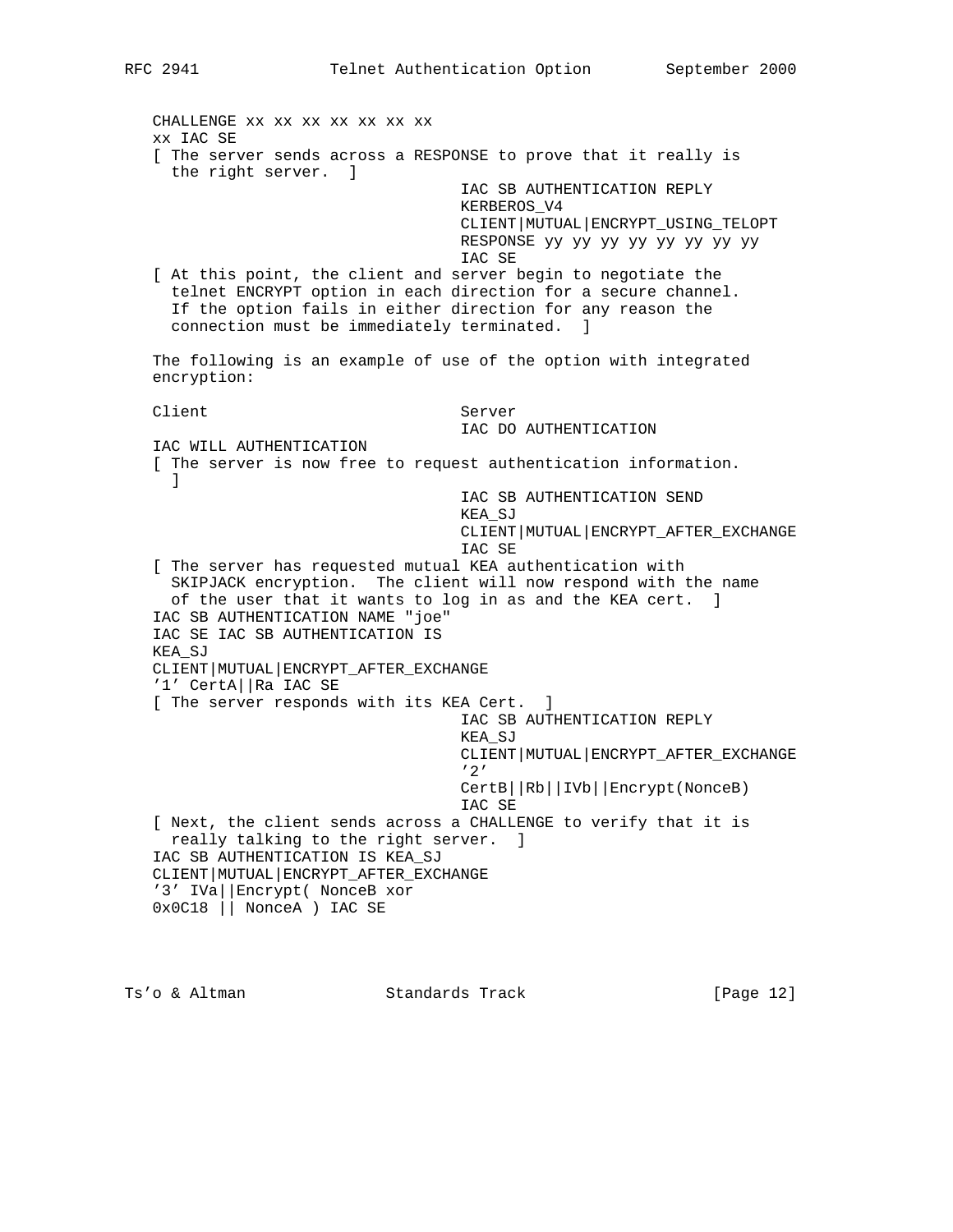[ At this point, the client begins to encrypt the outgoing data stream, and the server, after receiving this command, begins to decrypt the incoming data stream. Lastly, the server sends across a RESPONSE to prove that it really is the right server.  $\mathbb{I}$ 

> IAC SB AUTHENTICATION REPLY KEA\_SJ CLIENT|MUTUAL|ENCRYPT\_AFTER\_EXCHANGE '4' Encrypt( NonceA xor 0x0C18 ) IAC SE

 [ At this point, the server begins to encrypt its outgoing data stream, and the client, after receiving this command, begins to decrypt its incoming data stream. ]

 It is expected that any implementation that supports the Telnet AUTHENTICATION option will support all of this specification.

9. Security Considerations

 This memo describes a general framework for adding authentication and encryption to the telnet protocol. The actual authentication mechanism is described in the authentication suboption specifications, and the security of the authentication option is dependent on the strengths and weaknesses of the authentication suboption.

 It should be noted that the negotiation of the authentication type pair is not protected, thus allowing an attacker to force the result of the authentication to the weakest mutually acceptable method. (For example, even if both sides of the negotiation can accept a "strong" mechanism and a "40-bit" mechanism, an attacker could force selection of the "40-bit" mechanism.) An implementation should therefore only accept an authentication mechanism to be negotiated if it is willing to trust it as being secure.

 It should also be noted that the negotiation of the username in the IAC SB AUTHENTICATION NAME name IAC SE message is not protected. Implementations should verify the value by a secure method before using this untrusted value.

11. Acknowledgements

 Many people have worked on this document over the span of many years. Dave Borman was a document editor and author of much of the original text. Other folks who have contributed ideas and suggestions to this text include: David Carrel, Jeff Schiller, and Richard Basch.

Ts'o & Altman Standards Track [Page 13]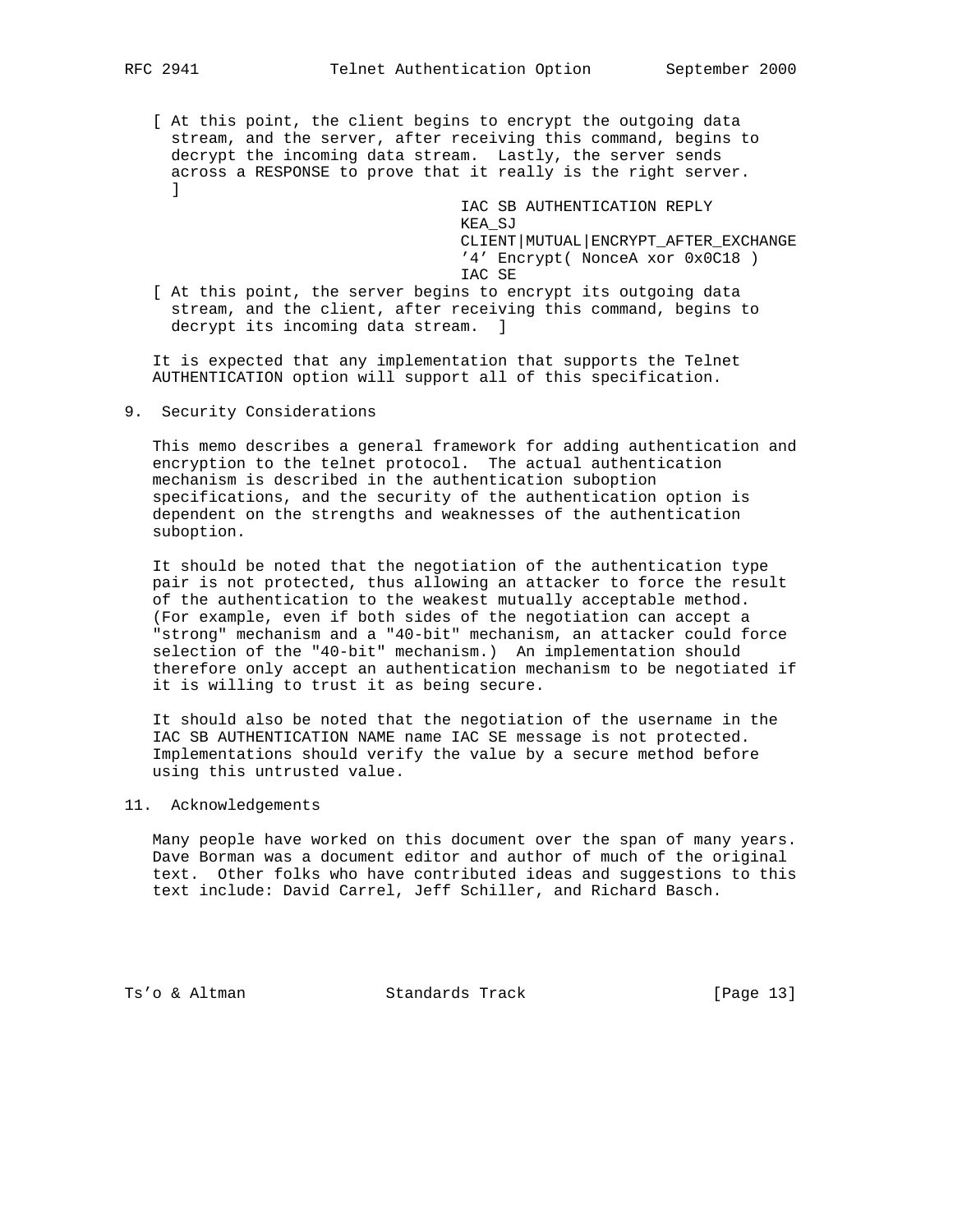10. References

- [1] Postel, J. and J. Reynolds, "Telnet Protocol Specification", STD 8, RFC 854, May 1983.
- [2] Borman D., "Telnet Authentication Option", RFC 1416, February 1993.
- [3] Ts'o, T., "Telnet Data Encryption Option", RFC 2946, September 2000.
- [4] Alvestrand, H. and T. Narten, "Guidelines for Writing an IANA Considerations Section in RFCs", BCP 26, RFC 2434, October 1998.
- 12. Authors' Addresses

 Theodore Ts'o, Editor VA Linux Systems 43 Pleasant St. Medford, MA 02155

 Phone: (781) 391-3464 EMail: tytso@mit.edu

 Jeffrey Altman Columbia University Watson Hall Room 716 612 West 115th Street New York NY 10025

 Phone: +1 (212) 854-1344 EMail: jaltman@columbia.edu

Mailing List: telnet-wg@BSDI.COM

Ts'o & Altman Standards Track [Page 14]